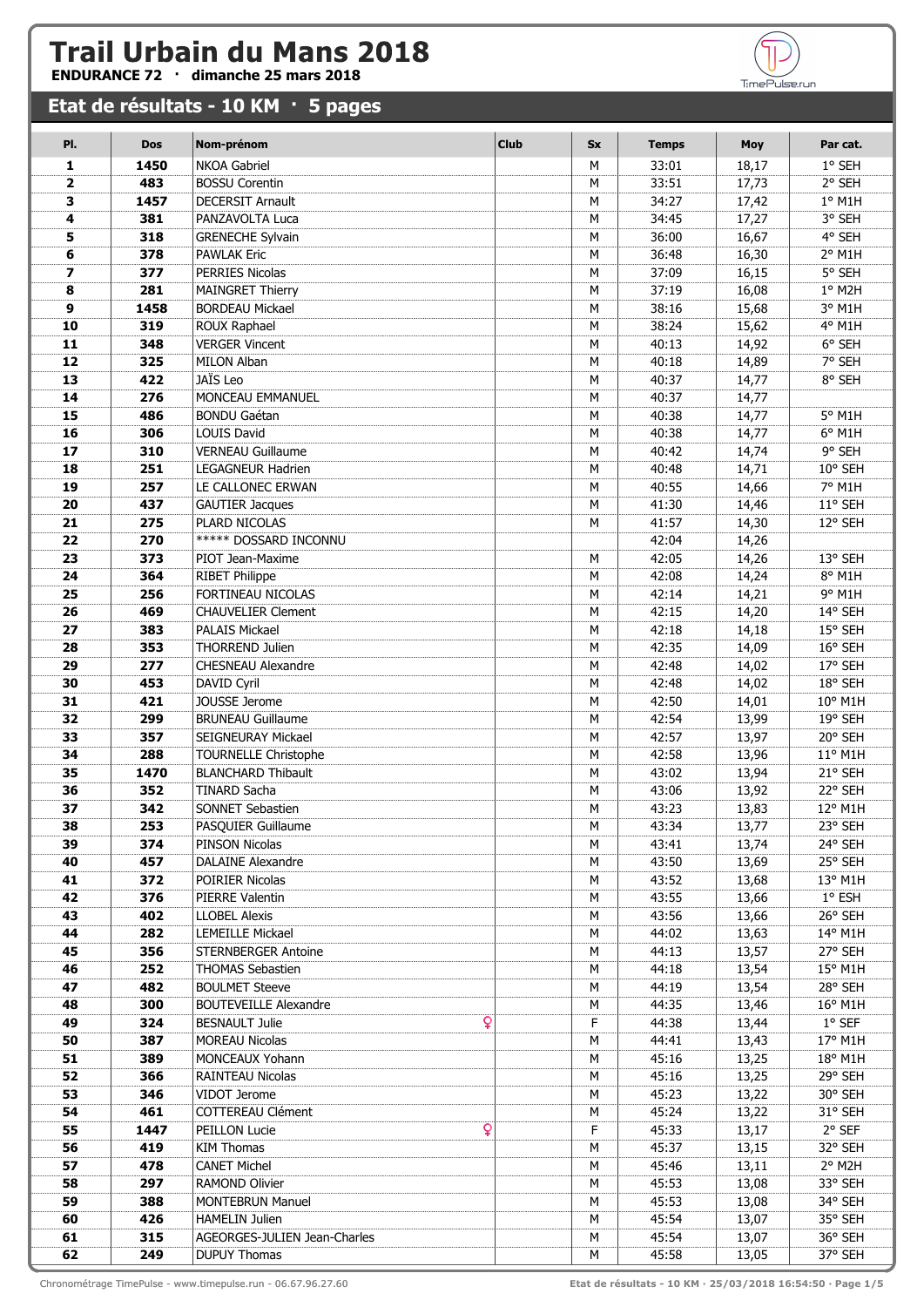| PI.        | <b>Dos</b>  | Nom-prénom                                        | <b>Club</b> | <b>Sx</b> | <b>Temps</b>   | <b>Moy</b>     | Par cat.            |
|------------|-------------|---------------------------------------------------|-------------|-----------|----------------|----------------|---------------------|
| 63         | 351         | <b>TOUPIN Patrick</b>                             |             | M         | 46:00          | 13,04          | 3° M2H              |
| 64         | 278         | <b>VANNIER Julien</b>                             |             | М         | 46:02          | 13,03          | 19° M1H             |
| 65         | 444         | FEDRIGO Thomas                                    |             | M         | 46:05          | 13,02          | 38° SEH             |
| 66         | 340         | <b>DAUNAY Cyril</b>                               |             | М         | 46:09          | 13,00          | 20° M1H             |
| 67         | 292         | RAGOT Philippe                                    |             | М         | 46:10          | 13,00          | $1°$ M3H            |
| 68         | 291         | Q<br><b>HERVE Vanessa</b>                         |             | F         | 46:11          | 12,99          | 3° SEF              |
| 69         | 417         | $\overline{Q}$<br><b>LALANDE Valerie</b>          |             | F         | 46:11          | 12,99          | $1°$ M1F            |
| 70         | 285         | <b>BOINNET Eric</b>                               |             | M         | 46:11          | 12,99          | 4° M2H              |
| 71         | 287         | <b>COTET Dominique</b>                            |             | M         | 46:33          | 12,89          | 21° M1H             |
| 72         | 489         | <b>BLOT Antoine</b>                               |             | М         | 46:35          | 12,88          | 39° SEH             |
| 73         | 404         | <b>LHERBIER Joffrey</b>                           |             | M         | 46:37          | 12,87          | 40° SEH             |
| 74         | 367         | POUPINET Vincent                                  |             | М         | 46:37          | 12,87          | 5° M2H              |
| 75         | 398         | LOYER Sébastien                                   |             | М         | 46:37          | 12,87          | 41° SEH             |
| 76         | 1454        | <b>BLANCHARD Mathieu</b>                          |             | M         | 46:56          | 12,78          | 42° SEH             |
| 77         | 265         | <b>DESPRES OLIVIER</b>                            |             | M         | 46:56          | 12,78          | 43° SEH             |
| 78         | 307         | <b>BOULIERE Julien</b>                            |             | M         | 46:56          | 12,78          | 44° SEH             |
| 79         | 321         | <b>BARDET William</b>                             |             | M         | 46:57          | 12,78          | 22° M1H             |
| 80         | 1456        | <b>LEGER Johnny</b>                               |             | M         | 47:01          | 12,76          | 45° SEH             |
| 81         | 301         | <b>VINCHON François</b>                           |             | M         | 47:04          | 12,75          | 23° M1H             |
| 82         | 446         | <b>ETOURNEAU Julien</b>                           |             | M         | 47:16          | 12,69          | 46° SEH             |
| 83         | 258         | <b>HERVE LAURENT</b><br><b>BAYRAUDEAU Vincent</b> |             | M         | 47:17          | 12,69          | 6° M2H<br>47° SEH   |
| 84         | 1449<br>499 | ANGER Sébastien                                   |             | М         | 47:24          | 12,66          |                     |
| 85         |             | ò                                                 |             | М<br>F    | 47:35          | 12,61          | 24° M1H<br>$1°$ ESF |
| 86<br>87   | 435<br>452  | <b>GILBERT Chloé</b><br><b>DEMY Bertrand</b>      |             | М         | 47:37<br>47:42 | 12,60<br>12,58 | 25° M1H             |
| 88         | 380         | PAPIN Frédéric                                    |             | М         | 47:43          | 12,57          | 26° M1H             |
| 89         | 355         | ò<br>TAQUET Séverine                              |             | F         | 47:44          | 12,57          | 2° M1F              |
| 90         | 471         | Ó<br><b>CHARPENTIER Vanessa</b>                   |             | F         | 47:52          | 12,53          | 4° SEF              |
| 91         | 430         | Ö<br><b>GUERRIER Marinette</b>                    |             | F         | 47:58          | 12,51          | 5° SEF              |
| 92         | 247         | <b>WENTS Christophe</b>                           |             | М         | 48:01          | 12,50          | 27° M1H             |
| 93         | 418         | LABBÉ Corentin                                    |             | M         | 48:26          | 12,39          | $1°$ JUH            |
| 94         | 360         | ROYER Christophe                                  |             | M         | 48:29          | 12,38          | 7° M2H              |
| 95         | 329         | <b>KERFOURN Alexandre</b>                         |             | M         | 48:32          | 12,36          | 48° SEH             |
| 96         | 450         | <b>DODIOT Lionel</b>                              |             | M         | 48:40          | 12,33          | 28° M1H             |
| 97         | 382         | <b>PANTHOU Bernard</b>                            |             | М         | 48:42          | 12,32          | 2° M3H              |
| 98         | 263         | <b>FALOURD EMMANUEL</b>                           |             | М         | 48:43          | 12,32          | 29° M1H             |
| 99         | 406         | LETESSIER Jérémie                                 |             | М         | 48:49          | 12,29          | 49° SEH             |
| 100        | 354         | <b>TEDESCO Guillaume</b>                          |             | М         | 48:52          | 12,28          | 50° SEH             |
| 101        | 336         | <b>TREHET Rodolphe</b>                            |             | М         | 48:55          | 12,27          | 30° M1H             |
| 102        | 309         | <b>BEAUPIED Romain</b>                            |             | М         | 49:04          | 12,23          | 51° SEH             |
| 103        | 339         | PIAUD Jean-François                               |             | M         | 49:04          | 12,23          | 31° M1H             |
| 104        | 394         | <b>MARCHAND Claude</b>                            |             | М         | 49:06          | 12,22          | 3° M3H              |
| 105        | 298         | <b>BARRIER Jordan</b>                             |             | M         | 49:09          | 12,21          | 52° SEH             |
| 106        | 415         | LE COSSEC Yves                                    |             | M         | 49:14          | 12,19          | 4° M3H              |
| 107        | 442         | <b>FOCKE Michel</b>                               |             | М         | 49:17          | 12,17          | 8° M2H              |
| 108        | 470         | CHASSELOUP Jean                                   |             | М         | 49:18          | 12,17          | 53° SEH             |
| 109        | 286         | <b>GUERIN Emmanuel</b>                            |             | М         | 49:20          | 12,16          | 54° SEH             |
| 110<br>111 | 1471<br>361 | <b>GOUPIL Francis</b><br>ROQUAIN Christophe       |             | М<br>М    | 49:31<br>49:33 | 12,12<br>12,11 | 55° SEH<br>32° M1H  |
| 112        | 350         | <b>VAILLANT Maxime</b>                            |             | М         | 49:42          | 12,07          | 56° SEH             |
| 113        | 295         | LEMONNIER Frédéric                                |             | М         | 49:43          | 12,07          | 33° M1H             |
| 114        | 401         | LOISEL Guillaume                                  |             | М         | 49:57          | 12,01          | 57° SEH             |
| 115        | 495         | BECQUARD Sylvain                                  |             | М         | 50:02          | 11,99          | 34° M1H             |
| 116        | 371         | ò<br>POIRIER Anne-Sophie                          |             | F         | 50:03          | 11,99          | 6° SEF              |
| 117        | 420         | <b>JULIEN Guillaume</b>                           |             | М         | 50:12          | 11,95          | 35° M1H             |
| 118        | 487         | $\overline{\mathbf{Q}}$<br><b>BOLLEE Jeanne</b>   |             | F         | 50:12          | 11,95          | $1°$ JUF            |
| 119        | 345         | <b>VIEL Adrien</b>                                |             | М         | 50:14          | 11,94          | 58° SEH             |
| 120        | 313         | LOISEL Jerome                                     |             | М         | 50:16          | 11,94          | 59° SEH             |
| 121        | 1452        | LELIEVRE David                                    |             | М         | 50:20          | 11,92          | 60° SEH             |
| 122        | 331         | <b>BRIANT Jerome</b>                              |             | М         | 50:27          | 11,89          | 61° SEH             |
| 123        | 485         | <b>BONDU Sébastien</b>                            |             | М         | 50:28          | 11,89          | 62° SEH             |
| 124        | 428         | ò<br><b>GUITER Chloé</b>                          |             | F         | 50:36          | 11,86          | 7° SEF              |
| 125        | 498         | $\overline{\mathbf{Q}}$<br><b>BALIGAND Emilie</b> |             | F         | 50:37          | 11,85          | 8° SEF              |
| 126        | 274         | <b>CHOPLAIN BERTRAND</b>                          |             | М         | 50:46          | 11,82          | 36° M1H             |
| 127        | 408         | <b>LEPROVOST Pierre</b>                           |             | М         | 50:55          | 11,78          | 63° SEH             |
| 128        | 259         | <b>BALL PIERRE</b>                                |             | M         | 51:01          | 11,76          | 9° M2H              |
| 129        | 362         | ROBIN Amaël                                       |             | М         | 51:02          | 11,76          | 64° SEH             |
| 130        | 248         | ò<br><b>GUIBERT Marion</b>                        |             | F         | 51:16          | 11,70          | 9° SEF              |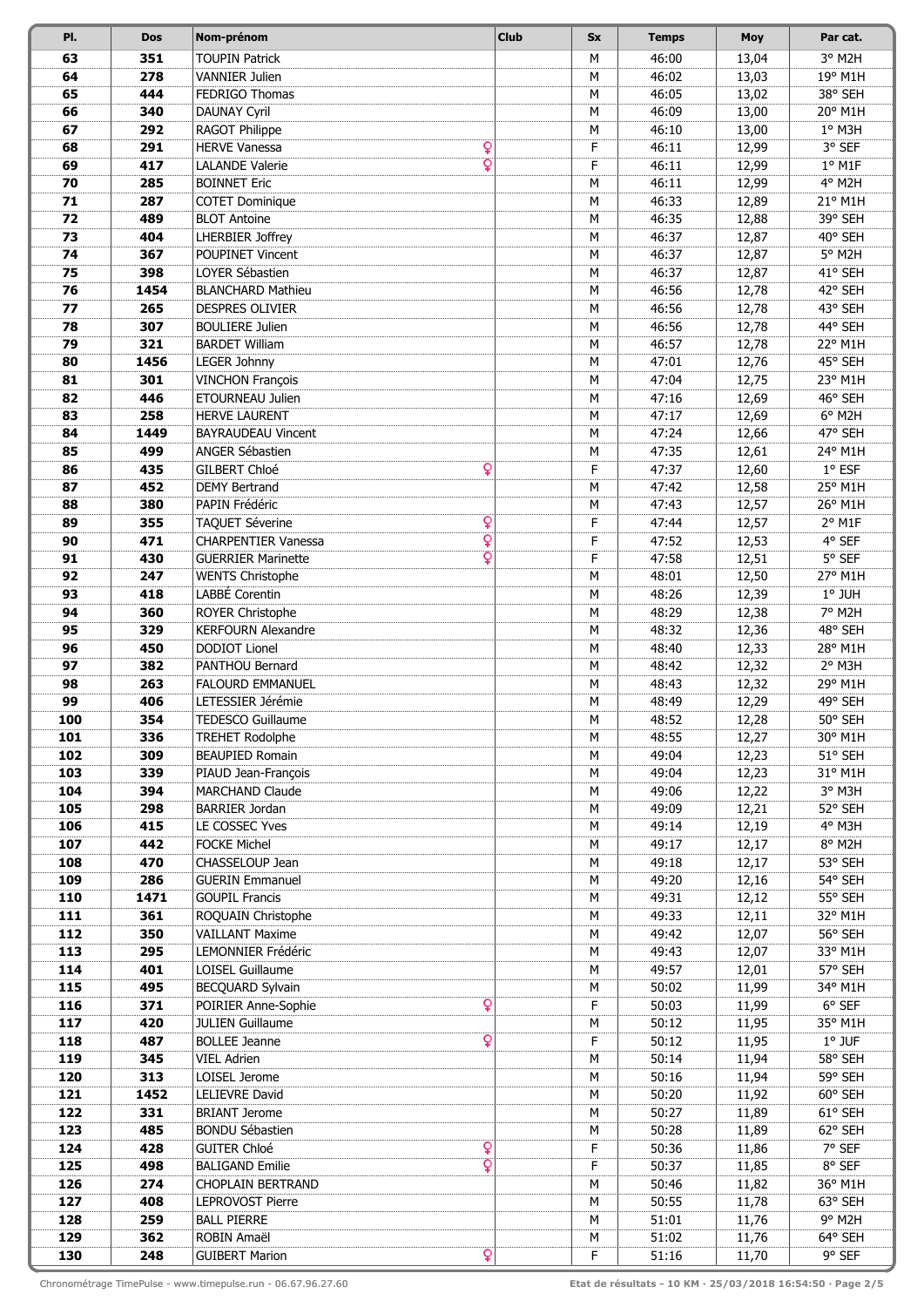| PI.        | <b>Dos</b> | Nom-prénom                                                                   | <b>Club</b> | <b>Sx</b> | <b>Temps</b>   | <b>Moy</b>     | Par cat.           |
|------------|------------|------------------------------------------------------------------------------|-------------|-----------|----------------|----------------|--------------------|
| 131        | 303        | Q<br><b>BOUDET Dominique</b>                                                 |             | F         | 51:20          | 11,69          | 1° M2F             |
| 132        | 440        | <b>GABORIEAU Geoffrey</b>                                                    |             | М         | 51:24          | 11,67          | 65° SEH            |
| 133        | 439        | <b>GARRY Mickael</b>                                                         |             | M         | 51:24          | 11,67          | 66° SEH            |
| 134        | 280        | <b>BRIAND Yoann</b>                                                          |             | М         | 51:26          | 11,67          | 67° SEH            |
| 135        | 302        | <b>MARIN Olivier</b>                                                         |             | M         | 51:31          | 11,65          | 37° M1H            |
| 136        | 423        | <b>HURON Jeremy</b>                                                          |             | M         | 51:32          | 11,64          | 38° M1H            |
| 137        | 245        | Ó<br><b>GIRANDIER Jeanne</b>                                                 |             | F         | 51:33          | 11,64          | 10° SEF            |
| 138        | 1459       | <b>MORIN Sebastien</b>                                                       |             | M         | 51:34          | 11,64          | 39° M1H            |
| 139        | 1469       | <b>MARTIN Romain</b>                                                         |             | M         | 51:34          | 11,64          | 40° M1H            |
| 140        | 296        | RENAUDEAU Julien                                                             |             | М         | 51:37          | 11,62          | 68° SEH            |
| 141        | 264        | <b>LORY DYLANE</b>                                                           |             | M         | 51:39          | 11,62          | 69° SEH            |
| 142        | 445        | ETOURNEAU Thomas                                                             |             | М         | 51:41          | 11,61          | 41° M1H            |
| 143        | 425        | ò<br><b>HERROUIN Manon</b>                                                   |             | F         | 51:45          | 11,59          | 2° ESF             |
| 144        | 411        | LEGOFF Wolfgang                                                              |             | М         | 52:00          | 11,54          | 42° M1H            |
| 145        | 255        | <b>BAUCHARD Thierry</b>                                                      |             | M         | 52:00          | 11,54          | 10° M2H            |
| 146        | 320        | Q<br><b>BARDET-TIBERGE Sophie</b>                                            |             | F         | 52:01          | 11,53          | 3° M1F             |
| 147        | 266        | Ó<br><b>CHEREAU MARLENE</b>                                                  |             | F         | 52:02          | 11,53          | 11° SEF            |
| 148        | 399        | LOISON Jean-Luc                                                              |             | М         | 52:02          | 11,53          | 11° M2H            |
| 149        | 246        | Ó<br><b>LEROUX Angelique</b>                                                 |             | F         | 52:08          | 11,51          | 4° M1F             |
| 150        | 314        | <b>LANGLAIS Fabien</b>                                                       |             | M         | 52:18          | 11,47          | 70° SEH            |
| 151        | 262        | <b>GUIBERT JEAN MARIE</b>                                                    |             | M         | 52:29          | 11,43          | 5° M3H             |
| 152        | 332<br>451 | Q<br><b>SEGUIN Isabelle</b><br>$\overline{\mathbf{Q}}$<br><b>DENOS Marie</b> |             | F<br>F    | 52:32          | 11,42          | 5° M1F<br>1° M3F   |
| 153        |            | $\overline{\mathbf{Q}}$                                                      |             |           | 52:34          | 11,41          |                    |
| 154<br>155 | 434<br>427 | <b>GOIBEAU Ludivine</b><br><b>GUITTON Emmanuel</b>                           |             | F<br>М    | 52:34<br>52:40 | 11,41          | 12° SEF<br>12° M2H |
| 156        | 379        | <b>PAPIN Pascal</b>                                                          |             | М         | 52:41          | 11,39<br>11,39 | 13° M2H            |
| 157        | 474        | <b>CHAMPION Luc</b>                                                          |             | М         | 52:42          | 11,39          | 71° SEH            |
| 158        | 476        | <b>CERISIER Cédric</b>                                                       |             | M         | 52:52          | 11,35          | 43° M1H            |
| 159        | 385        | NOSTI GARCIA Hugues Olivier                                                  |             | M         | 53:04          | 11,31          | 44° M1H            |
| 160        | 1466       | CHEVEREAU Gregory                                                            |             | М         | 53:08          | 11,29          | 72° SEH            |
| 161        | 1467       | ò<br>PRECIS Chloe                                                            |             | F         | 53:08          | 11,29          | 13° SEF            |
| 162        | 447        | Ó<br><b>ETIENNE Camille</b>                                                  |             | F         | 53:09          | 11,29          | 3° ESF             |
| 163        | 363        | Ó<br>RIPEAUX Virginie                                                        |             | F         | 53:10          | 11,29          | 6° M1F             |
| 164        | 326        | ö<br><b>BARRIER Marie</b>                                                    |             | F         | 53:16          | 11,26          | 14° SEF            |
| 165        | 400        | Ö<br><b>LOISON Betty</b>                                                     |             | F         | 53:23          | 11,24          | 7° M1F             |
| 166        | 1448       | $\overline{Q}$<br><b>MARIE Helene</b>                                        |             | F         | 53:27          | 11,23          | 15° SEF            |
| 167        | 337        | <b>GUIMIER Franck</b>                                                        |             | М         | 53:36          | 11,19          | 45° M1H            |
| 168        | 441        | <b>FOURNIER Victor</b>                                                       |             | М         | 53:40          | 11,18          | 1° CAH             |
| 169        | 403        | <b>LINA Marc</b>                                                             |             | М         | 53:44          | 11,17          | 46° M1H            |
| 170        | 260        | <b>GILBERT SYLVAIN</b>                                                       |             | М         | 53:50          | 11,15          | 14° M2H            |
| 171        | 347        | ò<br><b>VEYNACHTER Anaïs</b>                                                 |             | F         | 53:50          | 11,15          | 16° SEF            |
| 172        | 323        | $\overline{Q}$<br><b>BRINDEAU Adeline</b>                                    |             | F         | 53:50          | 11,15          | 8° M1F             |
| 173        | 436        | <b>GEHANNE Cyrille</b>                                                       |             | М         | 54:17          | 11,05          | 47° M1H            |
| 174        | 449        | <b>DRONNE Romain</b>                                                         |             | M         | 54:17          | 11,05          | 73° SEH            |
| 175        | 333        | SIMON Jean-Marie                                                             |             | М         | 54:18          | 11,05          | 15° M2H            |
| 176        | 410        | ¥<br>LEMARCHAND Lydia                                                        |             | F         | 54:18          | 11,05          | 9° M1F             |
| 177        | 268        | CONSTENTINI JEAN PAUL                                                        |             | М         | 54:31          | 11,01          | 16° M2H            |
| 178        | 1473       | <b>DUCHAINE Yannick</b>                                                      |             | М         | 54:34          | 11,00          | 48° M1H            |
| 179        | 460        | <b>COUDRAY Fabrice</b>                                                       |             | М         | 54:41          | 10,97          | 49° M1H            |
| 180        | 390        | <b>MOLZA Philippe</b>                                                        |             | М         | 54:45          | 10,96          | 17° M2H            |
| 181        | 1462       | <b>LECHAT Herve</b>                                                          |             | М         | 54:47          | 10,95          | 18° M2H            |
| 182        | 494        | <b>BERTHE Angelique</b><br>ò                                                 |             | F         | 54:47          | 10,95          | 10° M1F            |
| 183        | 468        | Ó<br>CHEVREAU Alexandra                                                      |             | F         | 54:51          | 10,94          | 17° SEF            |
| 184        | 1472       | <b>LUCAS Ludovic</b>                                                         |             | М         | 55:06          | 10,89          | 74° SEH            |
| 185        | 1455       | <b>ASTOURY Jf</b>                                                            |             | M         | 55:16          | 10,86          | 19° M2H            |
| 186        | 438        | <b>GASNIER Didier</b>                                                        |             | М         | 55:21          | 10,84          | 6° M3H             |
| 187        | 369        | ò<br><b>PORTAIS Emilie</b>                                                   |             | F         | 55:27          | 10,82          | 18° SEF            |
| 188        | 365        | <b>REBRE Yannick</b>                                                         |             | М         | 55:28          | 10,82          | 20° M2H            |
| 189        | 1464       | LE GAGNE Simon                                                               |             | М         | 55:39          | 10,78          | 75° SEH            |
| 190        | 393        | ¥<br><b>MAYET Julie</b><br>$\overline{Q}$                                    |             | F         | 55:43          | 10,77          | 19° SEF            |
| 191        | 462        | <b>COCARD Anne</b>                                                           |             | F         | 55:55          | 10,73          | $11^{\circ}$ M1F   |
| 192        | 272        | <b>CHAPRON JEAN</b><br>ò                                                     |             | М<br>F    | 55:58          | 10,72          |                    |
| 193<br>194 | 343<br>358 | RIGOT Nathalie<br><b>SCHMID Stanislas</b>                                    |             | М         | 56:02<br>56:02 | 10,71<br>10,71 | 12° M1F<br>50° M1H |
| 195        | 433        | ò<br><b>GOISNARD Lucile</b>                                                  |             | F         | 56:03          | 10,70          | 20° SEF            |
| 196        |            | ò                                                                            |             | F         |                |                | 21° SEF            |
| 197        | 304<br>305 | DODIN Lydie<br>LEBIHAN Christophe                                            |             | М         | 56:18<br>56:18 | 10,66          | 76° SEH            |
| 198        | 267        | ò<br><b>CHALIGNE MARIE</b>                                                   |             | F         | 56:20          | 10,66<br>10,65 | 22° SEF            |
|            |            |                                                                              |             |           |                |                |                    |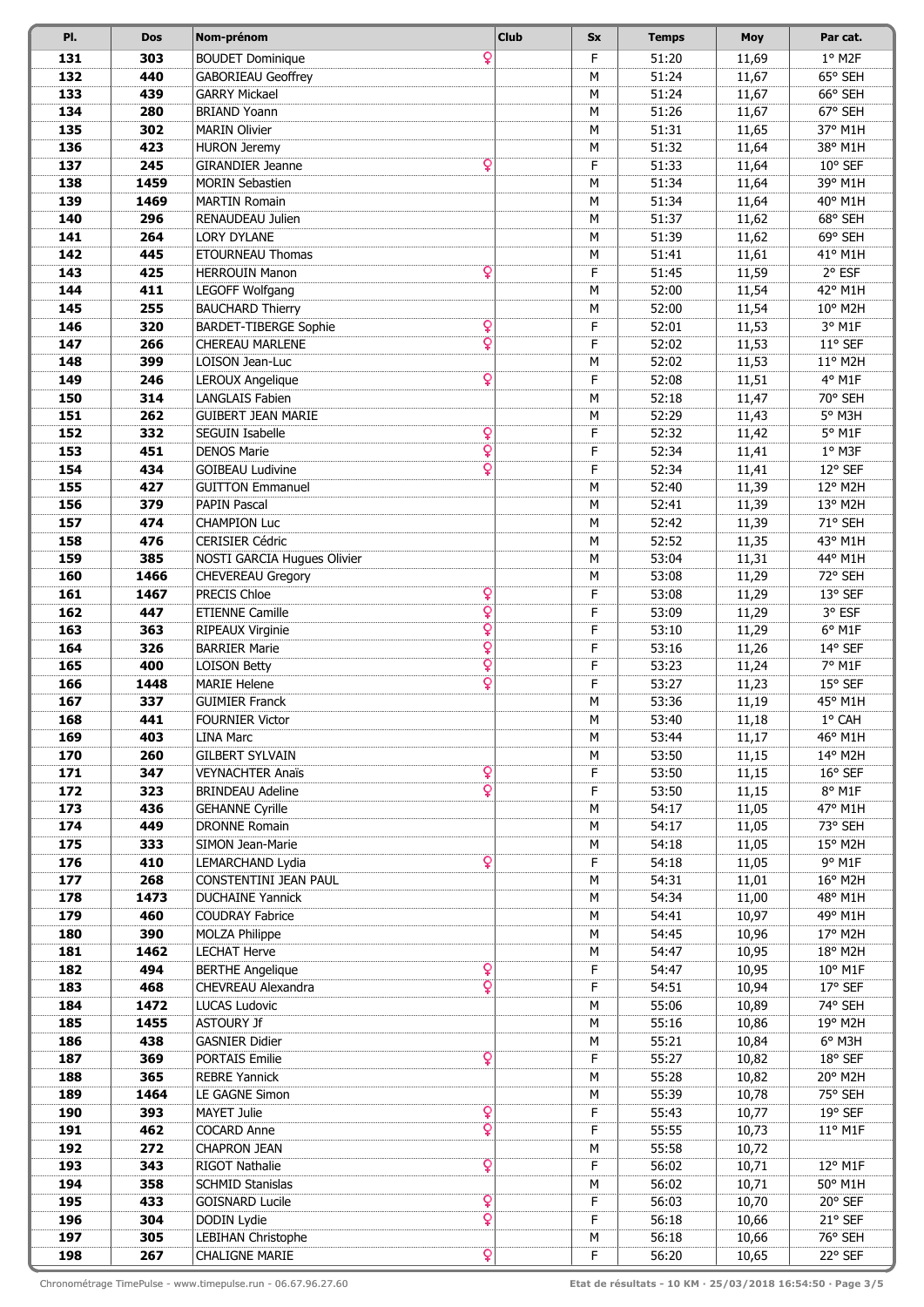| PI.        | <b>Dos</b> | Nom-prénom                                          | <b>Club</b> | <b>Sx</b> | <b>Temps</b>         | <b>Moy</b>     | Par cat.             |
|------------|------------|-----------------------------------------------------|-------------|-----------|----------------------|----------------|----------------------|
| 199        | 384        | <b>OU-TA-LONG Mario</b>                             |             | M         | 56:24                | 10,64          | 7° M3H               |
| 200        | 1468       | ò<br><b>VINCENT Magalie</b>                         |             | F         | 56:24                | 10,64          | 13° M1F              |
| 201        | 368        | PORTELLI Philippe                                   |             | M         | 56:25                | 10,64          | 21° M2H              |
| 202        | 488        | <b>BOLLEE Gilles</b>                                |             | M         | 56:26                | 10,63          | 22° M2H              |
| 203        | 330        | ò<br><b>NEAU Martine</b>                            |             | F         | 56:31                | 10,62          | $2°$ M <sub>2F</sub> |
| 204        | 293        | <b>CHACUN Joel</b>                                  |             | M         | 56:53                | 10,55          | 23° M2H              |
| 205        | 432        | ö<br><b>GRAVIER Line</b>                            |             | F         | 56:57                | 10,54          | 14° M1F              |
| 206        | 492        | <b>BLANCHARD Sébastien</b>                          |             | M         | 57:08                | 10,50          | 77° SEH              |
| 207        | 273        | MAUNOURY LAURENT                                    |             | М         | 57:12                | 10,49          | 51° M1H              |
| 208        | 279        | Q<br><b>GUILLEMAIN Alexia</b>                       |             | F         | 57:15                | 10,48          | 23° SEF              |
| 209<br>210 | 312<br>391 | <b>BOURLIER Nicolas</b><br>MILSENT Joel             |             | М<br>М    | 57:17<br>57:19       | 10,47<br>10,47 | 52° M1H<br>8° M3H    |
| 211        | 311        | <b>BERTIN Eric</b>                                  |             | M         | 57:29                | 10,44          | 53° M1H              |
| 212        | 407        | Q<br><b>LEROY Lucie</b>                             |             | F         | 57:31                | 10,43          | 4° ESF               |
| 213        | 370        | Ó<br>PONTONNIER Jenny                               |             | F         | 57:38                | 10,41          | 24° SEF              |
| 214        | 491        | Ó<br><b>BLANCHARD Emeline</b>                       |             | F         | 57:40                | 10,40          | 25° SEF              |
| 215        | 395        | <b>MAIRE Christophe</b>                             |             | M         | 57:54                | 10,36          | 24° M2H              |
| 216        | 467        | Q<br><b>CHEVRIER Caroline</b>                       |             | F         | 57:54                | 10,36          | 26° SEF              |
| 217        | 416        | Ó<br>LAQUERRIERE Nathalie                           |             | F         | 57:54                | 10,36          | 27° SEF              |
| 218        | 397        | <b>LOYER Antoine</b>                                |             | М         | 58:09                | 10,32          | 78° SEH              |
| 219        | 284        | ò<br><b>CAMARET Lauriane</b>                        |             | F         | 58:27                | 10,27          | 28° SEF              |
| 220        | 443        | Ó<br>FILLOL Delphine                                |             | F         | 58:31                | 10,25          | 29° SEF              |
| 221        | 396        | Ó<br><b>MAHEU Ludivine</b>                          |             | F         | 58:32                | 10,25          | 30° SEF              |
| 222        | 1460       | $\overline{\mathsf{Q}}$<br><b>MORIN Linda</b>       |             | F         | 58:34                | 10,24          | 15° M1F              |
| 223        | 271        | <b>JUIGNET YOHANN</b>                               |             | M         | 58:54                | 10,19          | 79° SEH              |
| 224        | 1465       | Ó<br><b>SAFFREY Nadia</b>                           |             | F         | 58:56                | 10,18          | 16° M1F              |
| 225        | 327        | <b>GUEGUEN Robin</b>                                |             | M         | 59:15                | 10,13          | 80° SEH              |
| 226<br>227 | 413<br>328 | Q<br><b>LECU Marjorie</b><br>PARIS Gabriel          |             | F<br>M    | 59:19<br>59:25       | 10,12<br>10,10 | 17° M1F<br>2° JUH    |
| 228        | 261        | LATTEUX GEOFROY                                     |             | M         | 59:43                | 10,05          | 81° SEH              |
| 229        | 386        | ò<br><b>MORTIER Patricia</b>                        |             | F         | 01:00:18             | 9,95           | 3° M <sub>2F</sub>   |
| 230        | 431        | <b>GRODWOHL Luc</b>                                 |             | М         | 01:00:55             | 9,85           | 9° M3H               |
| 231        | 359        | Q<br><b>ROYER Carole</b>                            |             | F         | 01:01:31             | 9,75           | 4° M2F               |
| 232        | 497        | Ó<br><b>BANNI Sylvie</b>                            |             | F         | 01:01:31             | 9,75           | 5° M2F               |
| 233        | 338        | Ó<br>PIAUD Melinda                                  |             | F         | 01:01:40             | 9,73           | 18° M1F              |
| 234        | 424        | Ó<br>HEURTEBIZE Francoise                           |             | F         | 01:01:43             | 9,72           | 19° M1F              |
| 235        | 392        | Ö<br>MICHEL Joelle                                  |             | F         | 01:01:50             | 9,70           | 6° M2F               |
| 236        | 465        | <b>CLEMENT David</b>                                |             | M         | 01:01:51             | 9,70           | 54° M1H              |
| 237        | 464        | ò<br><b>CLEMENT Sabrina</b>                         |             | F         | 01:01:51             | 9,70           | 20° M1F              |
| 238        | 316        | LETOURNEAU Mickael                                  |             | М         | 01:01:59             | 9,68           | 55° M1H              |
| 239        | 1463       | <b>LECHAT Louis</b>                                 |             | M         | 01:02:34             | 9,59           | 2° CAH               |
| 240        | 466        | ò<br><b>CIFRA Jessica</b>                           |             | F         | 01:02:46             | 9,56           | 31° SEF              |
| 241<br>242 | 429<br>456 | <b>GUIGUET Benjamin</b><br><b>DARAGON Patrick</b>   |             | M<br>M    | 01:02:46<br>01:03:04 | 9,56<br>9,51   | 82° SEH<br>56° M1H   |
| 243        | 289        | ò<br><b>CARTE Lucie</b>                             |             | F         | 01:03:18             | 9,48           | 32° SEF              |
| 244        | 290        | <b>CHAVAROCHE Marc</b>                              |             | М         | 01:03:19             | 9,48           | 83° SEH              |
| 245        | 283        | ò<br><b>JINJOLET Patricia</b>                       |             | F         | 01:03:19             | 9,48           | 2° M3F               |
| 246        | 500        | Ó<br><b>ANCELOT Marie</b>                           |             | F         | 01:03:23             | 9,47           | 33° SEF              |
| 247        | 477        | $\overline{Q}$<br>CASSEGRAIN Elodie                 |             | F         | 01:03:24             | 9,46           | 34° SEF              |
| 248        | 412        | $\overline{\mathsf{Q}}$<br>LEGOFF Geraldine         |             | F         | 01:03:55             | 9,39           | 21° M1F              |
| 249        | 405        | $\overline{\mathtt{Q}}$<br><b>LEVILLAIN Marjory</b> |             | F         | 01:04:22             | 9,32           | 35° SEF              |
| 250        | 250        | Ó<br><b>MAIGNAN Delphine</b>                        |             | F         | 01:04:22             | 9,32           | 36° SEF              |
| 251        | 472        | <b>CHARLES Quentin</b>                              |             | M         | 01:04:23             | 9,32           | 84° SEH              |
| 252        | 341        | Q<br><b>GILBERT Vevika</b>                          |             | F         | 01:04:40             | 9,28           | 7° M2F               |
| 253        | 1461       | $\overline{Q}$<br><b>NAUDIN Laura</b>               |             | F         | 01:04:40             | 9,28           | 37° SEF              |
| 254        | 454        | Ó<br>DASSÉ Florence<br>Ö                            |             | F         | 01:04:41             | 9,28           | 22° M1F              |
| 255<br>256 | 322<br>455 | GRIVEAU Stéphanie<br>DASSÉ Marc                     |             | F<br>М    | 01:04:41<br>01:04:41 | 9,28<br>9,28   | 38° SEF<br>57° M1H   |
| 257        | 479        | ¥<br><b>BRINDEAU Myriam</b>                         |             | F         | 01:05:33             | 9,15           | 23° M1F              |
| 258        | 349        | <b>VARNIER Hubert</b>                               |             | М         | 01:06:00             | 9,09           | 58° M1H              |
| 259        | 496        | <b>BANNI Philippe</b>                               |             | М         | 01:06:03             | 9,08           | 25° M2H              |
| 260        | 1453       | ò<br>MORISSEAU Clemence                             |             | F         | 01:06:46             | 8,99           | 39° SEF              |
| 261        | 481        | <b>BOURGEAU Cedric</b>                              |             | M         | 01:06:46             | 8,99           | 85° SEH              |
| 262        | 414        | LE METAYER Grégory                                  |             | М         | 01:06:46             | 8,99           | 86° SEH              |
| 263        | 475        | <b>CHAMBRIER Marc</b>                               |             | М         | 01:07:55             | 8,83           | 59° M1H              |
| 264        | 484        | ò<br><b>BONSERGENT Clemence</b>                     |             | F         | 01:07:56             | 8,83           | 40° SEF              |
|            |            |                                                     |             |           |                      |                |                      |